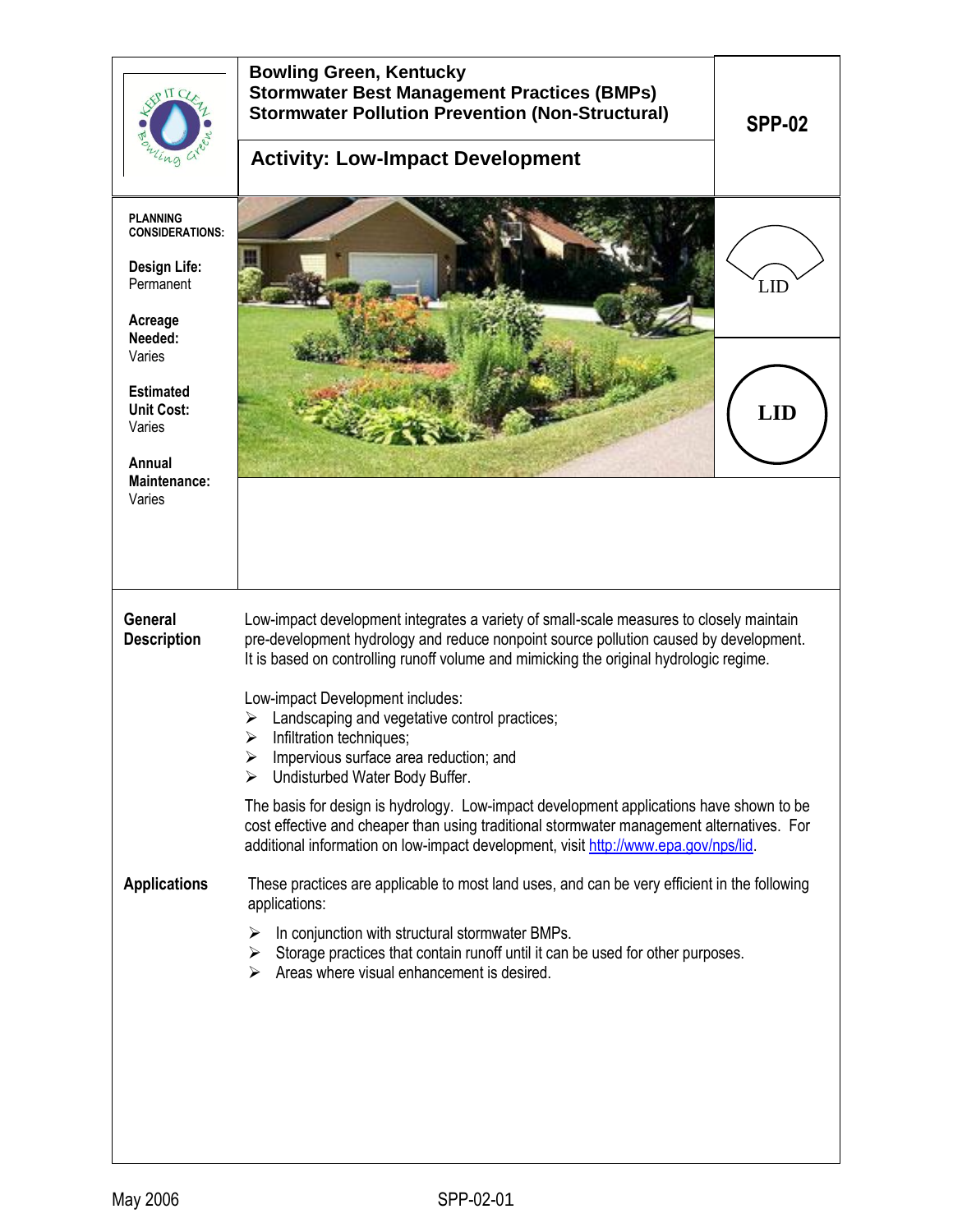|                                                                | <b>Activity: Low-impact Development</b>                                                                                                                                                                                                                                                                                                                                                                                                                                                                                                                                                                                                                                                                                                                                                                                                                                                                                                                                                                                                                                                                                                                                                                                                                                                                                                                                                                                                                                                                                                                                                                                                                                                                           | <b>SPP-02</b> |
|----------------------------------------------------------------|-------------------------------------------------------------------------------------------------------------------------------------------------------------------------------------------------------------------------------------------------------------------------------------------------------------------------------------------------------------------------------------------------------------------------------------------------------------------------------------------------------------------------------------------------------------------------------------------------------------------------------------------------------------------------------------------------------------------------------------------------------------------------------------------------------------------------------------------------------------------------------------------------------------------------------------------------------------------------------------------------------------------------------------------------------------------------------------------------------------------------------------------------------------------------------------------------------------------------------------------------------------------------------------------------------------------------------------------------------------------------------------------------------------------------------------------------------------------------------------------------------------------------------------------------------------------------------------------------------------------------------------------------------------------------------------------------------------------|---------------|
| <b>Siting &amp; Design</b><br><b>Considerations</b><br>(cont.) | <b>Landscaping and Vegetative Control Practices</b>                                                                                                                                                                                                                                                                                                                                                                                                                                                                                                                                                                                                                                                                                                                                                                                                                                                                                                                                                                                                                                                                                                                                                                                                                                                                                                                                                                                                                                                                                                                                                                                                                                                               |               |
|                                                                | Landscaping and vegetative control practices can be applied to any land use type, but the<br>following site-specific criteria should be considered to properly select a plant species or<br>landscape options:                                                                                                                                                                                                                                                                                                                                                                                                                                                                                                                                                                                                                                                                                                                                                                                                                                                                                                                                                                                                                                                                                                                                                                                                                                                                                                                                                                                                                                                                                                    |               |
|                                                                | Climate<br>⋗<br>Topography<br>➤<br>$\triangleright$ Soil Types<br>$\triangleright$ Wind exposure<br>$\triangleright$ Soil drainage and moisture conditions<br>$\triangleright$ Available light or shade tolerance<br>$\triangleright$ Planned use of the area<br>$\triangleright$ Degree of maintenance desired<br>Planting season<br>➤                                                                                                                                                                                                                                                                                                                                                                                                                                                                                                                                                                                                                                                                                                                                                                                                                                                                                                                                                                                                                                                                                                                                                                                                                                                                                                                                                                           |               |
|                                                                | Certain criteria may be targeted for landscaping and vegetative control practices for their<br>added stabilization benefits or support of other BMPs. Targeted areas may include:<br>Steep slopes<br>≻<br>$\triangleright$ Drainage channels with natural cover<br>$\triangleright$ Streams and creeks<br>$\triangleright$ Areas connected to catch basins<br>$\triangleright$ Buffer zones<br>In conjunction with various structural BMPs (i.e., detention/retention ponds, wetlands,<br>⋗<br>swales, etc.)                                                                                                                                                                                                                                                                                                                                                                                                                                                                                                                                                                                                                                                                                                                                                                                                                                                                                                                                                                                                                                                                                                                                                                                                      |               |
|                                                                | <b>Infiltration Techniques</b>                                                                                                                                                                                                                                                                                                                                                                                                                                                                                                                                                                                                                                                                                                                                                                                                                                                                                                                                                                                                                                                                                                                                                                                                                                                                                                                                                                                                                                                                                                                                                                                                                                                                                    |               |
|                                                                | Suitable for nearly all residential, commercial or industrial lots.<br>$\triangleright$ Storage Practices<br>$\triangleright$ Development density can be clustered to leave areas with soils that have high<br>infiltration rates undisturbed.<br>$\triangleright$ Where possible, disconnect rooftop downspouts from pervious surfaces to drain over<br>vegetative filter strips.<br>$\triangleright$ Cisterns and rain barrels have the fewest site constraints.<br>$\triangleright$ Design and use should have some contingency for overflow or freezing.<br>$\triangleright$ Best suited for applications with an interest in reusing the water.<br>$\triangleright$ Pretreatment usually requires a wire mesh filter at the top of the cistern or barrel.<br>$\triangleright$ Infiltration<br>$\triangleright$ Bioretention and grassed swales are common infiltration techniques.<br>$\triangleright$ Design and use should consider the peak flow demands, topography, and soil types.<br>$\triangleright$ In areas where local soils do not readily support infiltration, sand filtration systems<br>can be used to discharge treated stormwater to a stream or storm sewer.<br>$\triangleright$ Rain Gardens<br>$\triangleright$ Rain gardens are landscaped bioretention facilities that soak up runoff displaced by<br>the impervious area of a structure. Runoff is trapped during a storm event, infiltrating<br>slowly into the soil where it is treated by vegetation and microbes. Rain gardens can<br>increase the aesthetic qualities of a development, and offer a greater benefit than<br>traditional gardens. Rain gardens can have substantial environmental and water<br>quality benefits. |               |
|                                                                |                                                                                                                                                                                                                                                                                                                                                                                                                                                                                                                                                                                                                                                                                                                                                                                                                                                                                                                                                                                                                                                                                                                                                                                                                                                                                                                                                                                                                                                                                                                                                                                                                                                                                                                   |               |

٦

Τ

ľ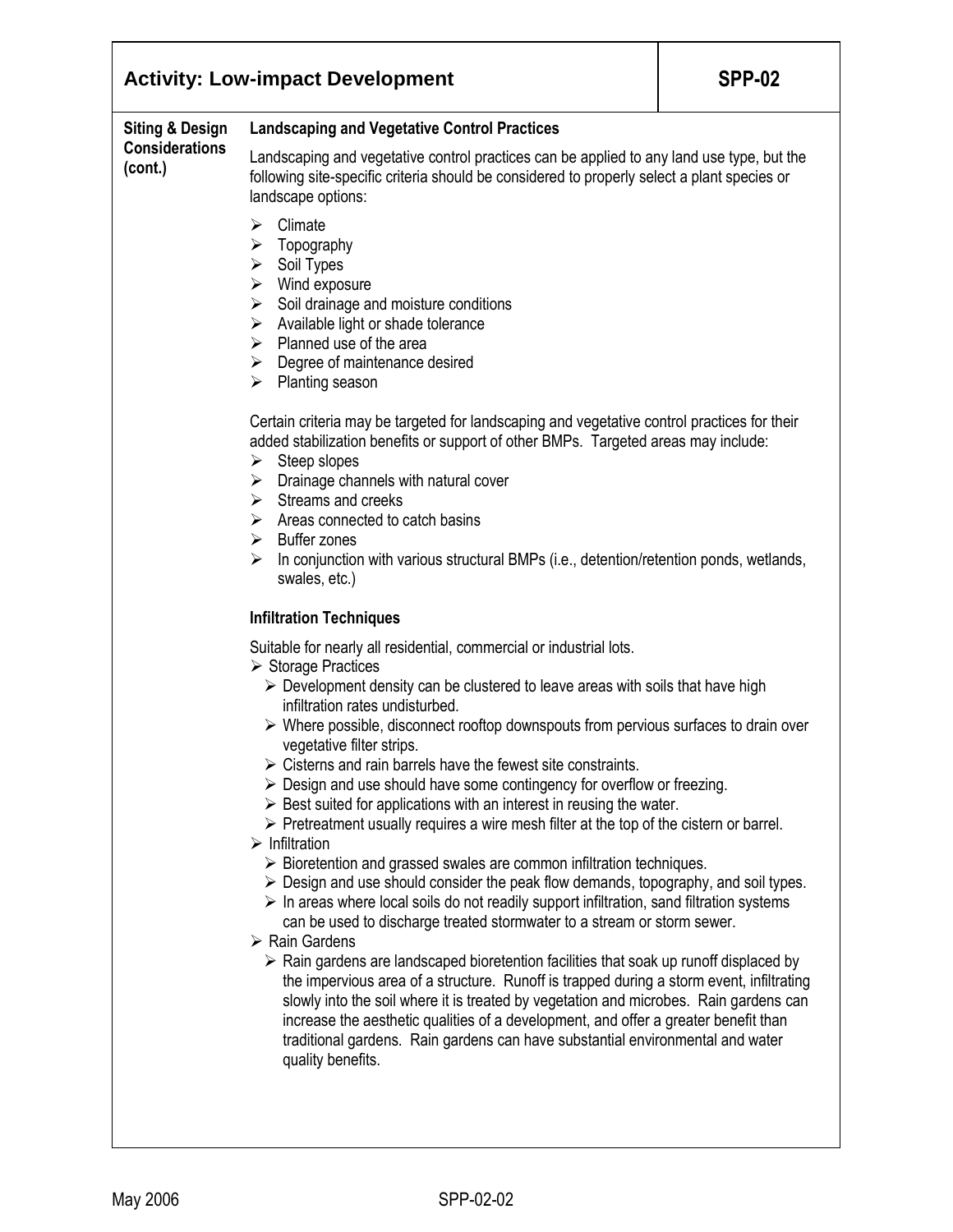|                                                               | <b>Activity: Low-impact Development</b>                                                                                                                                                                                                                                                                                                                                                                                                                                                                                                                           | <b>SPP-02</b>                                                                                                                                                                                                                                                                                                                                                                                                                                                                                                                                                                                                                                                                                                                                           |  |  |
|---------------------------------------------------------------|-------------------------------------------------------------------------------------------------------------------------------------------------------------------------------------------------------------------------------------------------------------------------------------------------------------------------------------------------------------------------------------------------------------------------------------------------------------------------------------------------------------------------------------------------------------------|---------------------------------------------------------------------------------------------------------------------------------------------------------------------------------------------------------------------------------------------------------------------------------------------------------------------------------------------------------------------------------------------------------------------------------------------------------------------------------------------------------------------------------------------------------------------------------------------------------------------------------------------------------------------------------------------------------------------------------------------------------|--|--|
| Siting &<br><b>Design</b><br><b>Considerations</b><br>(Cont.) | sewer.<br>$\triangleright$ Do not place rain garden directly over septic system.<br>$\triangleright$ Build the rain garden in areas of full or partial sun.                                                                                                                                                                                                                                                                                                                                                                                                       | > Infiltration requires layers of soil, sand and organic mulch. In areas where local soils<br>do not readily support infiltration, rain gardens can be modified to be underlain with a<br>sand filtration system and underdrain that discharges treated stormwater to a storm<br>$\triangleright$ Rain garden vegetation should include indigenous plants and can be integrated into<br>current or future landscaping using grasses, ferns or flowering plants.<br>$\triangleright$ Rain gardens should be at least 10 feet away from a structure to prevent groundwater<br>seepage into the foundation. Rain gardens should be built level into a gentle slope<br>that drains runoff. Additionally, rain gardens should not be placed in right-of-way. |  |  |
|                                                               | For more information, visit http://www.stormwatercenter.net.                                                                                                                                                                                                                                                                                                                                                                                                                                                                                                      |                                                                                                                                                                                                                                                                                                                                                                                                                                                                                                                                                                                                                                                                                                                                                         |  |  |
|                                                               | <b>Impervious Surface Area Reduction</b>                                                                                                                                                                                                                                                                                                                                                                                                                                                                                                                          |                                                                                                                                                                                                                                                                                                                                                                                                                                                                                                                                                                                                                                                                                                                                                         |  |  |
|                                                               | Applying techniques to reduce the impervious surface area of new development and<br>redevelopment is often dependent on the applicability, cost, and maintenance of those<br>techniques. Alternative roadway layouts and reduction of parking spaces should be<br>considered to reduce overall imperviousness. Green Parking techniques reduce the<br>impervious area of parking lots and consequently, the amount of stormwater runoff.<br>Likewise, Green Rooftop reduces the impervious area of rooftops and consequently, the<br>amount of stormwater runoff. |                                                                                                                                                                                                                                                                                                                                                                                                                                                                                                                                                                                                                                                                                                                                                         |  |  |
|                                                               | Green Parking techniques include:                                                                                                                                                                                                                                                                                                                                                                                                                                                                                                                                 |                                                                                                                                                                                                                                                                                                                                                                                                                                                                                                                                                                                                                                                                                                                                                         |  |  |
|                                                               | $\triangleright$ Shared parking in mixed use areas and structured parking.                                                                                                                                                                                                                                                                                                                                                                                                                                                                                        |                                                                                                                                                                                                                                                                                                                                                                                                                                                                                                                                                                                                                                                                                                                                                         |  |  |
|                                                               | $\triangleright$ Building additional parking upwards or downwards (ie., parking garages).                                                                                                                                                                                                                                                                                                                                                                                                                                                                         |                                                                                                                                                                                                                                                                                                                                                                                                                                                                                                                                                                                                                                                                                                                                                         |  |  |
|                                                               | $\triangleright$ Design around average parking demands instead of conventional parking requirements.<br>Provide an overflow lot utilizing grass or alternative pavers for peak demand parking.<br>For more information on alternative pavers, visit http://www.stormwatercenter.net.                                                                                                                                                                                                                                                                              |                                                                                                                                                                                                                                                                                                                                                                                                                                                                                                                                                                                                                                                                                                                                                         |  |  |
|                                                               | $\triangleright$ Minimizing parking space dimensions by reducing the length and width of spaces.                                                                                                                                                                                                                                                                                                                                                                                                                                                                  |                                                                                                                                                                                                                                                                                                                                                                                                                                                                                                                                                                                                                                                                                                                                                         |  |  |
|                                                               | $\triangleright$ Parking areas restricted to compact cars.                                                                                                                                                                                                                                                                                                                                                                                                                                                                                                        |                                                                                                                                                                                                                                                                                                                                                                                                                                                                                                                                                                                                                                                                                                                                                         |  |  |
|                                                               | $\triangleright$ Incorporate bioretention areas in parking lot design to effectively treat stormwater runoff.                                                                                                                                                                                                                                                                                                                                                                                                                                                     |                                                                                                                                                                                                                                                                                                                                                                                                                                                                                                                                                                                                                                                                                                                                                         |  |  |
|                                                               | Green Rooftop is a layer of vegetation, shrubs, or trees planted on rooftops to absorb<br>stormwater runoff. In the summer, Green Rooftops retain approximately 70 to 100% of the<br>precipitation that falls on them. In the winter, they retain approximately 40 to 50%. A<br>green rooftop generally consist of:                                                                                                                                                                                                                                               |                                                                                                                                                                                                                                                                                                                                                                                                                                                                                                                                                                                                                                                                                                                                                         |  |  |
|                                                               | $\triangleright$ A waterproofing membrane                                                                                                                                                                                                                                                                                                                                                                                                                                                                                                                         |                                                                                                                                                                                                                                                                                                                                                                                                                                                                                                                                                                                                                                                                                                                                                         |  |  |
|                                                               | $\triangleright$ Insulation                                                                                                                                                                                                                                                                                                                                                                                                                                                                                                                                       |                                                                                                                                                                                                                                                                                                                                                                                                                                                                                                                                                                                                                                                                                                                                                         |  |  |
|                                                               | $\triangleright$ Protection layer                                                                                                                                                                                                                                                                                                                                                                                                                                                                                                                                 |                                                                                                                                                                                                                                                                                                                                                                                                                                                                                                                                                                                                                                                                                                                                                         |  |  |
|                                                               | $\triangleright$ Drainage layer                                                                                                                                                                                                                                                                                                                                                                                                                                                                                                                                   |                                                                                                                                                                                                                                                                                                                                                                                                                                                                                                                                                                                                                                                                                                                                                         |  |  |
|                                                               | $\triangleright$ Filter mat                                                                                                                                                                                                                                                                                                                                                                                                                                                                                                                                       |                                                                                                                                                                                                                                                                                                                                                                                                                                                                                                                                                                                                                                                                                                                                                         |  |  |
|                                                               | $\triangleright$ Soil layer                                                                                                                                                                                                                                                                                                                                                                                                                                                                                                                                       |                                                                                                                                                                                                                                                                                                                                                                                                                                                                                                                                                                                                                                                                                                                                                         |  |  |
|                                                               | $\triangleright$ Vegetation                                                                                                                                                                                                                                                                                                                                                                                                                                                                                                                                       |                                                                                                                                                                                                                                                                                                                                                                                                                                                                                                                                                                                                                                                                                                                                                         |  |  |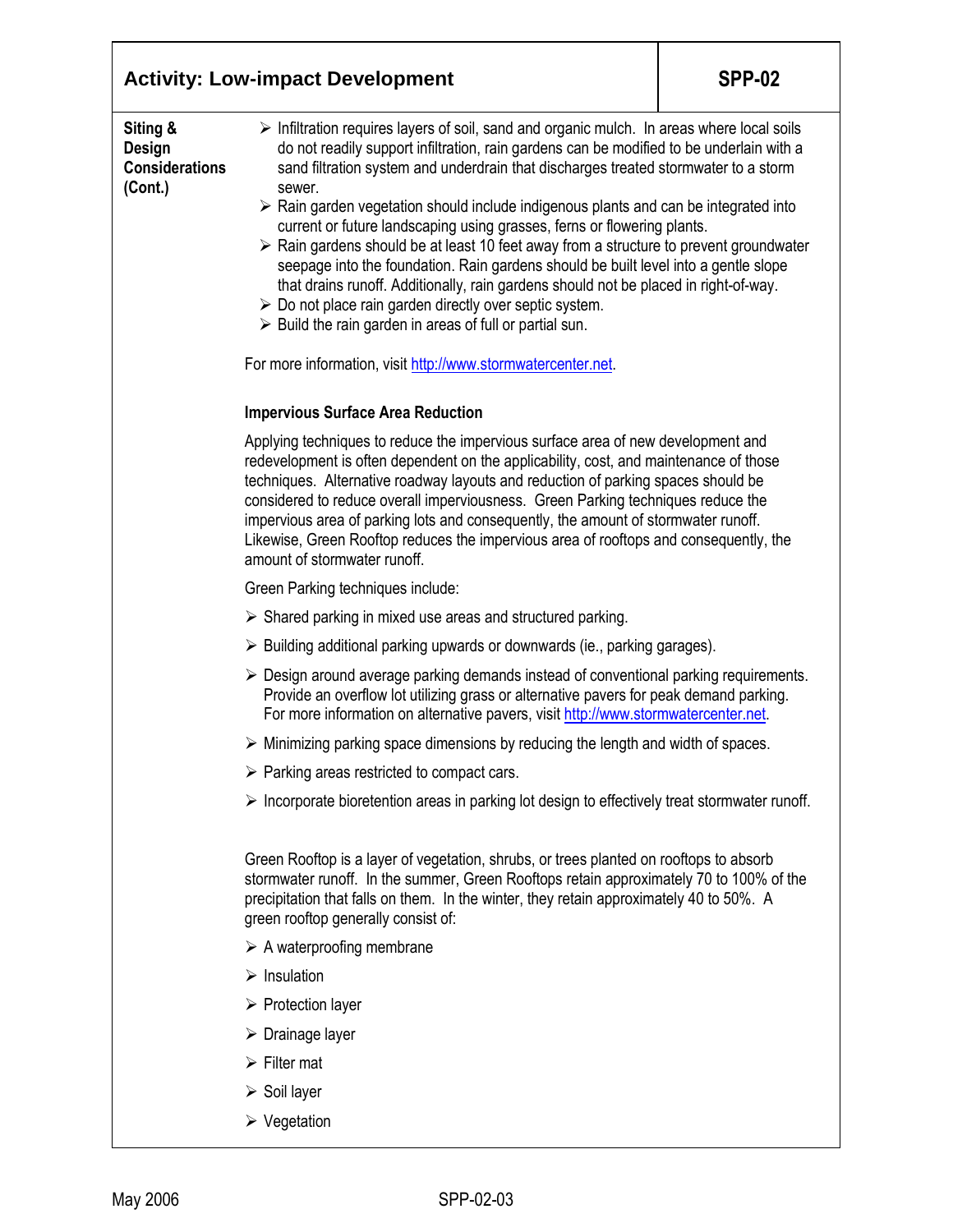|                                                               | <b>Activity: Low-impact Development</b>                                                                                                                                                                                                                                                                                                                                                                                           | <b>SPP-02</b> |
|---------------------------------------------------------------|-----------------------------------------------------------------------------------------------------------------------------------------------------------------------------------------------------------------------------------------------------------------------------------------------------------------------------------------------------------------------------------------------------------------------------------|---------------|
| Siting &<br><b>Design</b><br><b>Considerations</b><br>(Cont.) | $\triangleright$ The load-bearing capacity of the rooftop should be identified prior to green rooftop<br>design. It is recommended to consult a structural engineer before designing or installing<br>a green rooftop. If the projected live load of a green rooftop is greater than 17 lbs per<br>square foot, consultation with a structural engineer is required                                                               |               |
|                                                               | $\triangleright$ An internal drainage network that directs flow away from the roof to inhibit ponding<br>should be included in the design.                                                                                                                                                                                                                                                                                        |               |
|                                                               | $\triangleright$ Green rooftops can be successfully built on slopes up to 30 degrees.                                                                                                                                                                                                                                                                                                                                             |               |
|                                                               | $\triangleright$ Filter pollutants from stormwater runoff or groundwater.                                                                                                                                                                                                                                                                                                                                                         |               |
|                                                               | $\triangleright$ Recycle carbon dioxide into oxygen.                                                                                                                                                                                                                                                                                                                                                                              |               |
|                                                               | $\triangleright$ Provide shade along waterways and sustain the integrity of stream ecosystems and<br>habitats.                                                                                                                                                                                                                                                                                                                    |               |
|                                                               | $\triangleright$ Forestry is commonly used as an aquatic buffer. The benefits of buffers are increased<br>in a forested condition.                                                                                                                                                                                                                                                                                                |               |
| <b>Costs</b>                                                  | Low-impact development costs vary depending on the application, area, and land use. A<br>few general guidelines used to estimate costs are listed below.                                                                                                                                                                                                                                                                          |               |
|                                                               | $\triangleright$ Approximately \$100 for a rain barrel and up to \$200 for a dry well.                                                                                                                                                                                                                                                                                                                                            |               |
|                                                               | $\triangleright$ infiltration areas cost about \$6.40 per cubic foot of quality treatment.                                                                                                                                                                                                                                                                                                                                        |               |
|                                                               | $\triangleright$ Initial costs of a green roof can be 30% greater than a conventional roof. However,<br>long-term maintenance and energy costs savings can offset initial costs and increase<br>the lifespan by as much as 50%. Green rooftops can be warranted up to 15 years.                                                                                                                                                   |               |
| <b>Maintenance</b>                                            | <b>Landscaping and Vegetative Control Practices</b>                                                                                                                                                                                                                                                                                                                                                                               |               |
|                                                               | $\triangleright$ Irrigation, fertilization, and mulching are variable maintenance practices dependant on<br>the plant species, soil conditions, and topography.                                                                                                                                                                                                                                                                   |               |
|                                                               | $\triangleright$ Established vegetation and landscaping may need periodic seasonal trimming to<br>maintain aesthetic appearance.                                                                                                                                                                                                                                                                                                  |               |
|                                                               | $\triangleright$ Mow or weed as necessary.                                                                                                                                                                                                                                                                                                                                                                                        |               |
|                                                               | <b>Infiltration Techniques</b>                                                                                                                                                                                                                                                                                                                                                                                                    |               |
|                                                               | $\triangleright$ Practices require frequent, but small efforts to maintain, such as draining a rain barrel<br>after a large wet weather event, cleaning debris out of the infiltration practices, or<br>keeping the vegetation in the rain garden from overgrowing. Weeding and watering will<br>be needed in the first two years of establishing a rain garden, and thinning of plants in<br>the following years as they mature. |               |
|                                                               | $\triangleright$ Maintenance is dependent on the owner's efforts. Can be maintained by commercial<br>landscaping firms.                                                                                                                                                                                                                                                                                                           |               |
|                                                               |                                                                                                                                                                                                                                                                                                                                                                                                                                   |               |